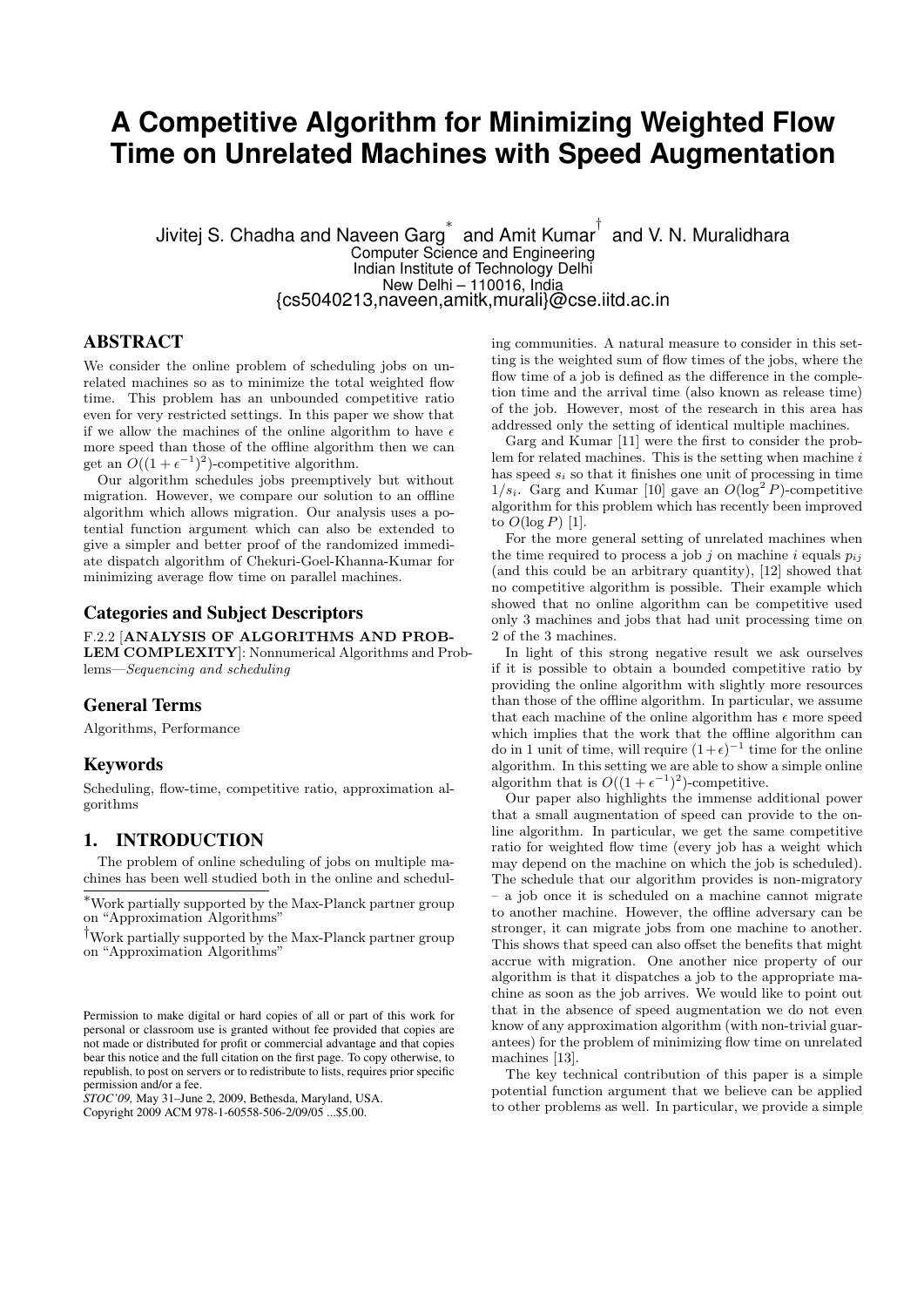proof of the randomized immediate dispatch algorithm of Chekuri et.al. [9] for minimizing average weighted flow time on parallel machines which also improves the competitive ratio from  $O(\epsilon^{-3})$  to  $O(\epsilon^{-2})$ .

Related Work Speed augmentation in online scheduling problems was first considered by Kalyanasundaram and Pruhs [14] who used it to get improved on-line algorithms for minimizing average (unweighted) flow-time on a single machine in the non-clairvoyant setting. They obtained an  $O(\epsilon^{-1})$ competitive algorithm for this problem. Without resource augmentation no online algorithm for this problem can be  $\Omega(\log n)$ -competitive [17]. Bechetti and Leonardi [7] showed that the randomized multi-level-feedback algorithm is  $O(\log n)$ competitive for single machines and  $O(\log n \log P)$ -competitive for parallel machines in the non-clairvoyant setting. Bansal and Pruhs [5] showed that in the clairvoyant setting some well-known algorithms like SRPT and Shortest Job First are  $\epsilon^{-1}$ -competitive for the  $L_p$  norm of flow-time for all values of  $p \geq 1$ .

There has been considerable work on minimizing average (unweighted) flow-time on parallel machines  $[16, 3, 4, 2]$  – these results established  $O(\min(\log P, \log n/m))$ -competitive algorithms for this problem. Leonardi and Raz [16] also showed that no randomized on-line algorithm can do better. With  $\varepsilon$ -resource augmentation, Chekuri et.al. [9] showed that the immediate dispatch non-migratory algorithm of Azar et.al. [2] is  $O(\epsilon^{-1})$ -competitive for all  $L_p$  norms. They also showed that the following simple stateless algorithm has competitive ratio  $O(\frac{\log \frac{1}{\varepsilon}}{\varepsilon^3})$  for the average (unweighted) flowtime : when a job arrives, assign it to a machine picked uniformly at random. As mentioned above, Garg and Kumar showed that there cannot be a bounded competitive ratio if we make the model slightly more by adding the restriction that each job can go only on a subset of machines.

For the problem of minimizing weighted flow time on parallel machines, Chekuri, Khanna and Zhu [8] showed that no online algorithm can have a bounded competitive ratio. Ours is the first non-trivial competitive ratio for minimizing weighted flow-time when there are more than one machine.

More recently, Bansal et. al. [6] show that speed augmentation can help us overcome the hardness imposed by non-preemption [15]; they show a polynomial time  $O(1)$ approximation algorithm for minimizing flow time on a single machine with  $O(1)$  additional speed when no preemption is allowed.

## 2. PRELIMINARIES AND THE SCHEDUL-ING ALGORITHM

We consider the on-line problem of minimizing total weighted flow-time on unrelated machines. Job  $j$  is released at time  $r_i$  and requires  $p_{ij}$  units of processing if scheduled on machine *i*. Further, job *j* has a weight  $w_{ij}$  if it is scheduled on machine i. Let  $d_{ij} = w_{ij}/p_{ij}$  denote the density of job j on machine  $i$ . We shall use  $A$  to denote the schedule produced by our algorithm, and  $\mathcal O$  the optimal schedule OPT. We assume that a machine in our algorithm has  $(1 + \varepsilon')$ more speed than the corresponding machine in OPT. Let  $\varepsilon$ be such that  $(1+\varepsilon)^2 = 1 + \varepsilon'$ .

#### 2.1 Fractional Flow time

In the following sections, we shall compare the fractional flow-time of our algorithm to that of the optimal schedule.

Let  $x_{i,j,t}$  be a variable between 0 and 1 which tells us the extent to which job  $j$  is scheduled on machine  $i$  in the period  $[t, t + 1)$ .  $x_{i,j,t} = 1$  denotes that all of the  $t<sup>th</sup>$  time-slot on machine  $i$  is occupied by job  $j$ . The (weighted) fractional flow-time of job  $j$  is then defined as

$$
F_j = \sum_{i,t} w_{ij} \cdot x_{i,j,t} \left( \frac{1}{2} + \frac{t - r_j}{p_{ij}} \right)
$$

The fractional flow time of a schedule A is denoted by  $F^{\mathcal{A}}$ and equals the sum of the fractional flow times of the jobs. The following three claims follow as an easy consequence of the definition of fractional flow time.

CLAIM 2.1. In any schedule the fractional flow time of  $a$ job would be at most its (integral) flow time.

Claim 2.2. To minimize fractional flow time, each machine should process the jobs assigned to it in decreasing order of density.

In our schedule,  $A$ , job  $j$  would be assigned entirely to one machine, say i. In this scenario  $F_i$ , as defined above, is equivalent to

$$
\frac{w_{ij}p_{ij}}{2} + \int_{r_j}^{\infty} d_{ij}p_{ij}^{\mathcal{A}}(t) dt
$$
 (1)

where  $p_{ij}^{\mathcal{A}}(t)$  is the remaining processing time of job j on machine  $i$  at time  $t$  in schedule  $A$ . In fact, in the above expression the first term is at most the second term [10]. Let  $P^{\mathcal{A}} = \sum_{j} w_{ij} p_{ij}$  denote the total weighted processing time of schedule A. Hence,  $F^{\mathcal{A}} \geq P^{\mathcal{A}}$ .

#### 2.2 Relation between fractional and integral flow time

Let  $\beta$  be a non-migratory schedule. Consider a job j scheduled on machine i in this schedule. Let  $\beta_i$  be the time at which a  $(1 + \varepsilon)^{-1}$  fraction of job j is completed. Then the fractional flow time of j is at least  $\varepsilon w_{ij} (\beta_j - r_j)/(1 + \varepsilon)$ .

Suppose we increase the speed of each machine by a factor  $(1 + \varepsilon)$ . We modify the schedule B to get a schedule B' for these faster machines as follows. Job  $j$  is scheduled in the first  $p_{ij}/(1+\varepsilon)$  slots of the  $p_{ij}$  slots in which this job is scheduled in  $\beta$ . Hence the completion time of j in  $\beta'$  is  $\beta_i$  and the flow time is  $w_{ij}(\beta_j - r_j)$ . This implies that for each job, its flow time in  $\mathcal{B}'$  is less than  $(1 + \varepsilon^{-1})$  times its fractional flow time in B.

Henceforth, we would only be interested in the fractional flow time of  $A$ .

#### 2.3 The Algorithm

Each machine maintains a queue of jobs assigned to it. At time t let  $A_i(t)$  be the set of unfinished jobs scheduled on machine  $i$  in our algorithm. We can think of  $OPT$  also as maintaining a queue of jobs for each machine. When a job arrives at time  $t$ , it goes to the queue of the machine on which it eventually gets processed. Let  $\mathcal{O}_i(t)$  be the set of unfinished jobs scheduled on machine  $i$  in OPT.

Let  $p_j^{\mathcal{A}}(t)$  be the residual processing time of job j at time t in our algorithm and  $p_j^{\mathcal{O}}(t)$  be the corresponding quantity in OPT.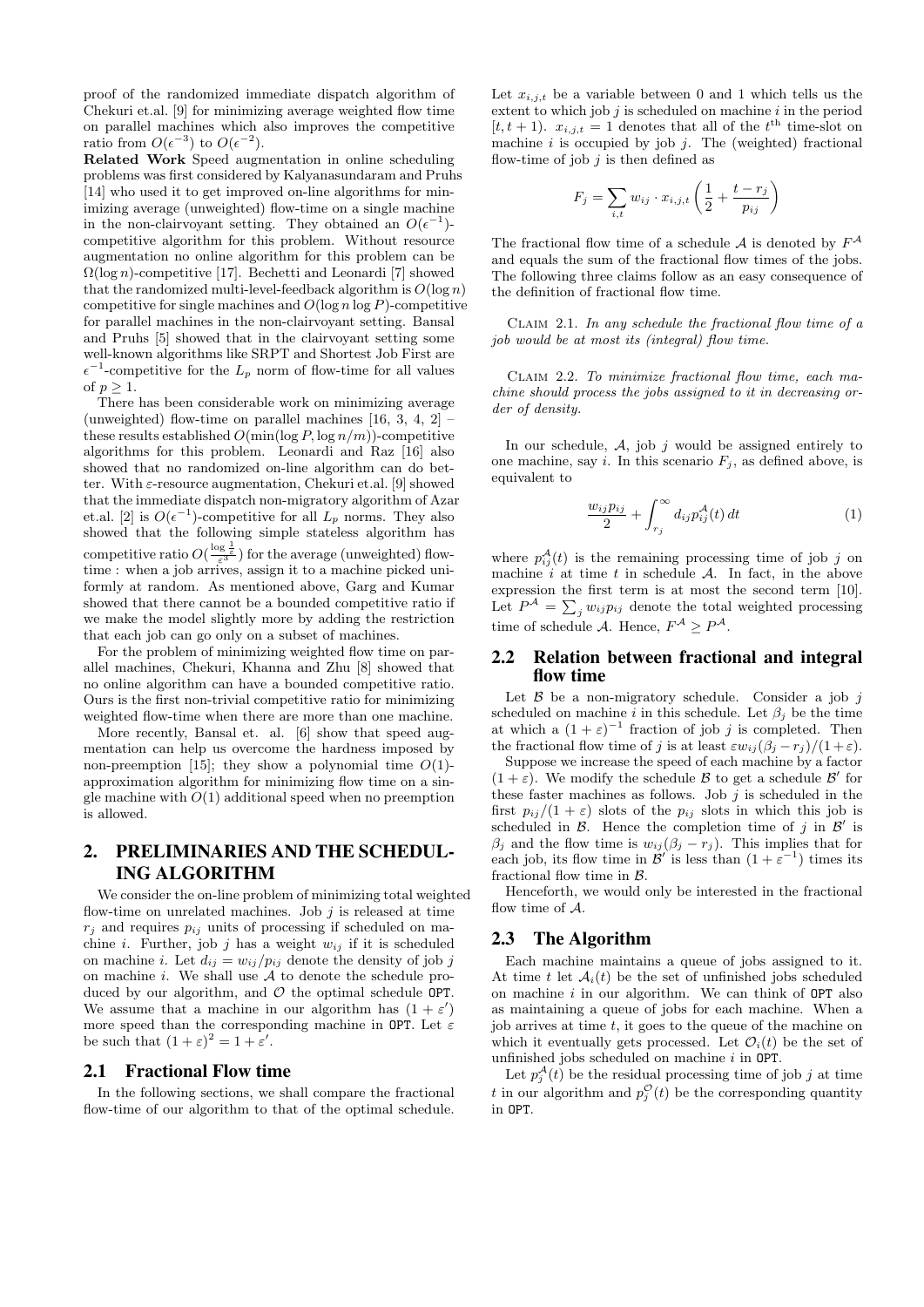Suppose a job  $k$  arrives at time  $t$ . For each machine  $i$ , we compute the quantity

$$
Q(i,k) = w_{ik} \sum_{\substack{j \in A_i(t) \\ d_{ij} > d_{ik}}} p_j^{\mathcal{A}}(t) + p_{ik} \sum_{\substack{j \in A_i(t) \\ d_{ij} \le d_{ik}}} d_{ij} p_j^{\mathcal{A}}(t)
$$

Job k is assigned to the machine i for which  $Q(i, k)$  is minimum. This specifies the rule for assigning a job to a machine. Since each machine processes jobs assigned to it in decreasing order of density, the quantity  $Q(i, k)$  measures the increase in the flow-time of jobs which are in the queue of machine i (at time t) if we assign  $k$  to machine i. Note that there is no increase in the flow-time of jobs of density more than  $d_{ik}$ , but the flow time of jobs whose density is less than or equal to  $d_{ik}$  increases by  $p_{ik}$  times their weight.

#### 3. ANALYSIS

Our analysis relies on a potential function argument. Define

$$
\Phi_i(t)
$$
\n
$$
= \sum_{k \in A_i(t)} p_k^{\mathcal{A}}(t) \left( \sum_{\substack{j \in A_i(t) \\ d_{ij} \le d_{ik}}} d_{ij} p_j^{\mathcal{A}}(t) - \sum_{\substack{j \in O_i(t) \\ d_{ij} \le d_{ik}}} d_{ij} p_j^{\mathcal{O}}(t) \right)
$$
\n
$$
- \sum_{k \in O_i(t)} p_k^{\mathcal{O}}(t) \left( \sum_{\substack{j \in A_i(t) \\ d_{ij} \le d_{ik}}} d_{ij} p_j^{\mathcal{A}}(t) - \sum_{\substack{j \in O_i(t) \\ d_{ij} \le d_{ik}}} d_{ij} p_j^{\mathcal{O}}(t) \right)
$$

and let  $\Phi = \sum_i \Phi_i$ .  $\Phi$  is zero both at the start and the end of the algorithm.  $\Phi(t)$  is continuous at all times other than at the arrival times of jobs.  $\Phi(t)$  is also differentiable almosteverywhere (the slope changes only when a job finishes).

We show that the total decrease in  $\Phi$  is at least  $\varepsilon(F^{\mathcal{A}} P^{\mathcal{A}}/2 - F^{\text{OPT}}$  (Lemma 3.1). We also show that the total increase in  $\Phi$  is at most  $F^{\text{OPT}}$  (Lemma 3.2). Since total decrease in  $\Phi$  equals the total increase in  $\phi$ , we have,

$$
\varepsilon (F^{\mathcal{A}} - F^{0PT} - P^{\mathcal{A}}/2) \leq \text{ Decrease in } \Phi
$$
  
= Increase in  $\Phi$   

$$
\leq F^{0PT}
$$

Since  $F^{\mathcal{A}} \geq P^{\mathcal{A}}$ , this implies

$$
F^{\mathcal{A}} \leq 2(1 + \varepsilon^{-1})F^{\text{OPT}}
$$

We now prove the two lemmas. Let  $t_1 < t_2 < \cdots < t_\ell$  be the times at which jobs are released.

LEMMA 3.1. The sum of the decreases in  $\Phi$  in the open intervals  $(t_l, t_{l+1}), \forall l$  is at least  $\varepsilon (F^{\mathcal{A}} - F^{\text{OPT}}).$ 

PROOF. From time t to  $t + \delta$  we calculate the decrease in  $\Phi_i$ . Let our algorithm schedule job a on machine i and OPT schedule job  $b$ . Note that  $a$  is the highest density job in  $A_i(t)$  while b would be the highest density job in  $O_i(t)$ . We consider 2 cases depending on which of  $a, b$  has the higher density.

We first consider the case when  $a$  has higher density. The residual processing time of a decreases by  $\delta(1+\varepsilon)$  and the decrease in  $\Phi_i$  due to this equals

$$
\delta(1+\epsilon)\left(\sum_{j\in A_i(t)} d_{ij}p_j^{\mathcal{A}}(t) - \sum_{j\in O_i(t)} d_{ij}p_j^{\mathcal{O}}(t)\right) + \delta(1+\epsilon)d_{ia}\left(p_a^{\mathcal{A}}(t) - \delta(1+\epsilon)\right)
$$

We assume  $\delta$  small enough so that  $\delta(1+\varepsilon) \leq p_a^{\mathcal{A}}(t)$  and hence the increase in  $\Phi_i$  is at least the first term. Similarly, the residual processing time of  $b$  decreases by  $\delta$  and the decrease in  $\Phi_i$  due to this equals

$$
\delta \left( \sum_{j \in O_i(t)} d_{ij} p_j^{\mathcal{O}}(t) - \sum_{\substack{j \in A_i(t) \\ d_{ij} \le d_{ib}}} d_{ij} p_j^{\mathcal{A}}(t) - \sum_{\substack{j \in A_i(t) \\ d_{ij} > d_{ib}}} d_{ib} p_j^{\mathcal{A}}(t) \right) + \delta d_{ib} \left( p_b^{\mathcal{O}}(t) - \delta \right)
$$

which is greater than

$$
\delta \left( \sum_{j \in O_i(t)} d_{ij} p_j^{\mathcal{O}}(t) - \sum_{j \in A_i(t)} d_{ij} p_j^{\mathcal{A}}(t) \right)
$$

assuming  $\delta \leq p_b^{\mathcal{O}}(t)$ .

There is an additional decrease in  $\Phi_i$  due to the fact that the residual processing times of  $a$  and  $b$  decrease simultaneously. This additional decrease is in the term  $-p_a^{\mathcal{A}}(t) \cdot p_b^{\mathcal{O}}(t)$ .  $d_{ib}$  and equals  $(1+\varepsilon)\delta^2 d_{ib}$ . Therefore the total decrease in  $\Phi_i$  is at least

$$
\delta \varepsilon \left( \sum_{j \in A_i(t)} d_{ij} p_j^{\mathcal{A}}(t) - \sum_{j \in O_i(t)} d_{ij} p_j^{\mathcal{O}}(t) \right)
$$

We next consider the case when  $b$  has higher density. The decrease in  $\Phi_i$  due to the decrease in the residual process time of a is now, assuming  $\delta(1+\varepsilon) \leq p_a^{\mathcal{A}}(t)$ , at least

$$
\delta(1+\epsilon)\left(\sum_{j\in A_i(t)}d_{ij}p_j^{\mathcal{A}}(t) - \sum_{\substack{j\in O_i(t)\\d_{ij}\leq d_{ia}}}d_{ij}p_j^{\mathcal{O}}(t) - \sum_{\substack{j\in O_i(t)\\d_{ij}>d_{ia}}}\delta_{ia}p_j^{\mathcal{O}}(t)\right)
$$

which is greater than

$$
\delta(1+\epsilon)\left(\sum_{j\in A_i(t)} d_{ij} p_j^{\mathcal{A}}(t) - \sum_{j\in O_i(t)} d_{ij} p_j^{\mathcal{O}}(t)\right)
$$

Similarly, the residual processing time of b decreases by  $\delta$  and the decrease in  $\Phi_i$  due to this, again assuming  $\delta \leq p_b^{\mathcal{O}}(t)$ , is at least

$$
\delta \left( \sum_{j \in O_i(t)} d_{ij} p_j^{\mathcal{O}}(t) - \sum_{j \in A_i(t)} d_{ij} p_j^{\mathcal{A}}(t) \right).
$$

Hence the total decrease in  $\Phi_i$  is, once again, at least

$$
\delta \varepsilon \left( \sum_{j \in A_i(t)} d_{ij} p_j^{\mathcal{A}}(t) - \sum_{j \in O_i(t)} d_{ij} p_j^{\mathcal{O}}(t) \right).
$$

This implies that the total decrease in  $\Phi$  during  $(t_l, t_{l+1})$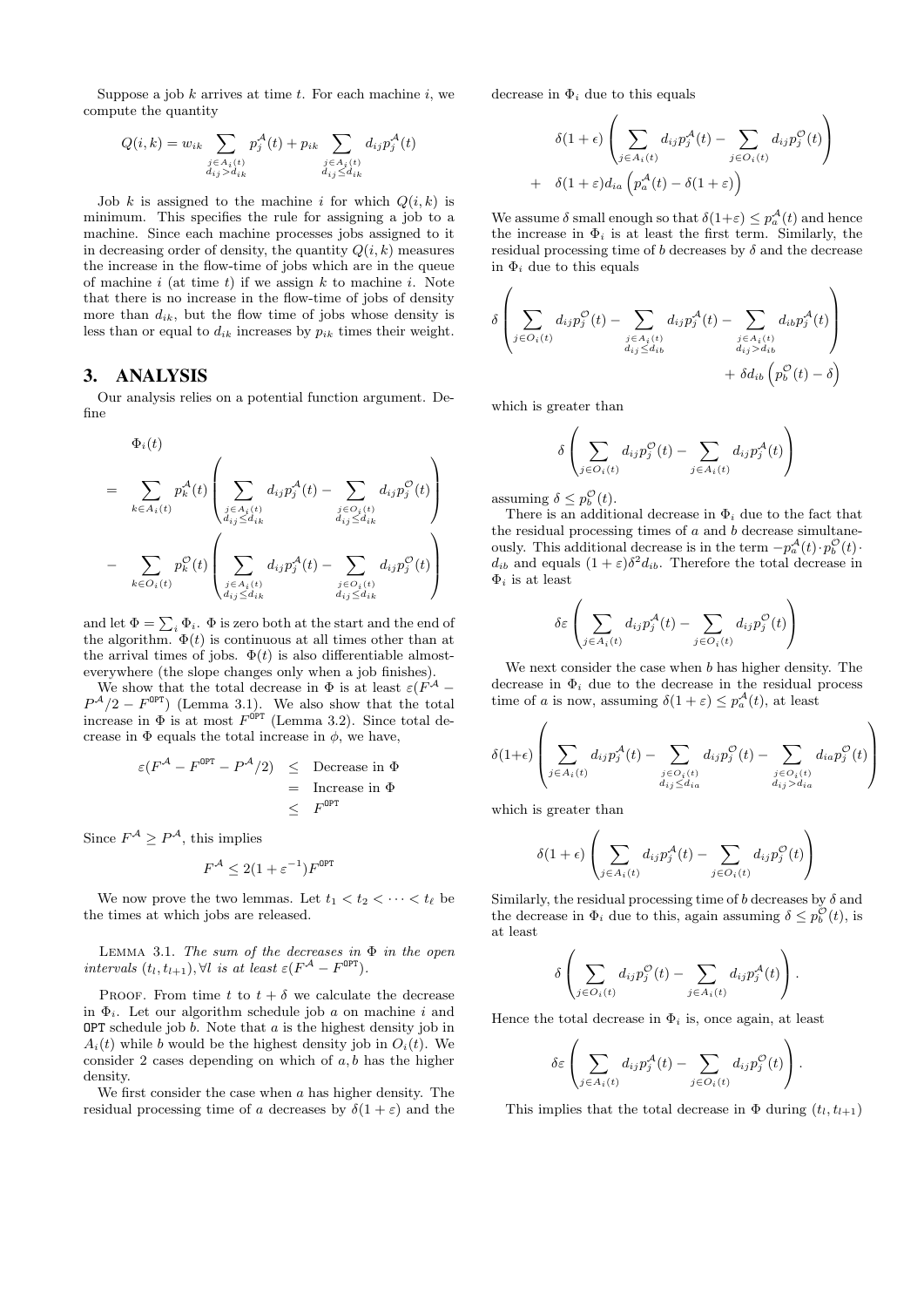is at least

$$
\int_{t_l}^{t_{l+1}} \varepsilon \sum_i \left( \sum_{j \in A_i(t)} d_{ij} p_j^{\mathcal{A}}(t) - \sum_{j \in O_i(t)} d_{ij} p_j^{\mathcal{O}}(t) \right) dt
$$

Adding over all  $l$ , and using  $(1)$ , we get that the total decrease in  $\Phi$  during these intervals is at least  $\varepsilon (F^{\mathcal{A}} - P^{\mathcal{A}}/2 F^{\text{OPT}}$ ).

The potential function increases when jobs arrive.

LEMMA 3.2. The total increase in  $\Phi$  at times  $t_l$ ,  $\forall l$  is at most the fractional flow time of OPT.

PROOF. Let  $k$  be a job which arrives at time  $t$  and is scheduled by  $A$  on machine 1 and by OPT on machine 2. The increase in  $\Phi_1$  equals

$$
w_{1k} \sum_{\substack{j \in A_1(t) \\ d_1 j > d_1 k}} p_j^{\mathcal{A}}(t) + p_{1k} \sum_{\substack{j \in A_1(t) \\ d_1 j \le d_1 k}} d_{1j} p_j^{\mathcal{A}}(t) \tag{2}
$$

$$
-w_{1k} \sum_{\substack{j \in O_1(t) \\ d_{1j} > d_{1k}}} p_j^{\mathcal{O}}(t) - p_{1k} \sum_{\substack{j \in O_1(t) \\ d_{1j} \le d_{1k}}} d_{1j} p_j^{\mathcal{O}}(t) \tag{3}
$$

Similarly increase in  $\Phi_2$  is

$$
-w_{2k} \sum_{\substack{j \in A_2(t) \\ d_{2j} > d_{2k}}} p_j^{\mathcal{A}}(t) - p_{2k} \sum_{\substack{j \in A_2(t) \\ d_{2j} \le d_{2k}}} d_{2j} p_j^{\mathcal{A}}(t) \tag{4}
$$

$$
+w_{2k}\sum_{\substack{j\in O_2(t)\\d_{2j}>d_{2k}}}p_j^{\mathcal{O}}(t)+p_{2k}\sum_{\substack{j\in O_2(t)\\d_{2j}\leq d_{2k}}}d_{2j}p_j^{\mathcal{O}}(t)\tag{5}
$$

Note that the quantity in expression (2) equals  $Q(1, k)$ while expression (4) equals  $-Q(2, k)$ . Our choice of machine to schedule job k implies that  $(2) + (4) \leq 0$ . Since  $(3) < 0$ , the total increase in  $\Phi$  is at most (5). But (5) is also the increase in the fractional flow time of OPT due to the arrival of job k. Hence total increase in  $\Phi$  is at most the fractional flow time of **OPT.**  $\Box$ 

## 4. COMPARISON WITH MIGRATORY OP-TIMUM

So far we have compared our algorithm with a non-migratory optimum. We now show that in fact our algorithms are also competitive with respect to a migratory optimum, mOPT. Let  $p_{ij}^{\mathcal{O}}(t)$  denote the residual processing time of job j on machine  $i$  at time  $t$  in OPT.

We need to re-analyse the increase in  $\Phi$  when a job arrives. Let  $k$  be the job which arrives at time  $t$  and is scheduled on machine 1 by A, while mOPT sends  $\alpha_i$  ( $\sum_i \alpha_i = 1$ ) fraction of k to machine i. The increase in  $\Phi_1$  due to job k being scheduled on machine  $1$  by  $A$  is as before and equals

$$
w_{1k} \sum_{\substack{j \in A_1(t) \\ d_{1j} > d_{1k}}} p_j^{\mathcal{A}}(t) + p_{1k} \sum_{\substack{j \in A_1(t) \\ d_{1j} \le d_{1k}}} d_{1j} p_j^{\mathcal{A}}(t) \tag{6}
$$

$$
-w_{1k} \sum_{d_{1j} > d_{1k}} p_{1j}^{\mathcal{O}}(t) - p_{1k} \sum_{d_{1j} \le d_{1k}} d_{1j} p_{1j}^{\mathcal{O}}(t) \tag{7}
$$

The increase in  $\Phi = \sum_i \Phi_i$  due to  $\alpha_i$  fraction of k being

scheduled on machine  $i$  in mOPT equals

$$
-\sum_{i} \alpha_{i} \left( w_{ik} \sum_{\substack{j \in A_{i}(t) \\ d_{ij} > d_{ik}}} p_{j}^{\mathcal{A}}(t) + p_{ik} \sum_{\substack{j \in A_{i}(t) \\ d_{ij} \le d_{ik}}} d_{ij} p_{j}^{\mathcal{A}}(t) \right)
$$
(8)

$$
+\sum_{i}\alpha_{i}\left(w_{ik}\sum_{d_{ij}>d_{ik}}p_{ij}^{\mathcal{O}}(t)+p_{ik}\sum_{d_{ij}\leq d_{ik}}d_{ij}p_{ij}^{\mathcal{O}}(t)\right) \qquad (9)
$$

Note that we are ignoring the change in  $\Phi_1$  due to the fact that job  $k$  is assigned on machine 1 by our algorithm and to an extent  $\alpha_1$  by OPT. Accounting for this would only decrease  $\Phi_1$ .

Our choice of machine to schedule job k implies that  $(6)$  +  $(8) \leq 0$ . Since  $(7) < 0$ , the total increase in  $\Phi$  is at most (9). But (9) is also the increase in fractional flow time of mOPT due to the arrival of job k. Hence total increase in  $\Phi$ is at most the fractional flow time of mOPT. The rest of the analysis continues as before and hence

$$
F^{\mathcal{A}} \leq 2(1 + \varepsilon^{-1})F^{\text{mOPT}}
$$

## 5. A SIMPLER (AND BETTER) ANALYSIS OF THE RANDOMIZED ALLOCATION ALGORITHM FOR PARALLEL MACHINES

In this section, we consider the setting of parallel identical machines. Consider the following simple algorithm : when a job arrives assign it randomly to one of the machines. For a particular machine, we follow the highest-density first rule to schedule the jobs assigned to this machine.

We use the same definitions as in Section 4. Note that  $\mathcal{A}_i(t), p_j^{\mathcal{A}}(t), \Phi_i t$  and  $\Phi(t)$  are random variables. We first observe that it is easy to characterize OPT if we allow it to migrate jobs and process a job simultaneously on multiple machines (this can only reduce its flow-time).

Lemma 5.1. There is an optimal solution which distributes each job evenly on all the machines.

PROOF. We can think of the  $m$  machines as a single machine with  $m$  times the speed. View the optimal solution as a schedule on this single machine. We can get back an optimal solution for the  $m$  machine case by splitting each unit time interval in this schedule into m equal parts.  $\Box$ 

Suppose job  $k$  arrives at time  $t$ . We would like to compute the increase in  $E[\Phi]$ . Fix all the random choices before job k. So  $\Phi(t)$  is now a known quantity. Suppose we send k to machine 1 (this happens with probability  $1/m$ , where m is the number of machines. Then the increase in  $\Phi_1$  is at most  $Q(1, k)$ . Hence, the expected increase in  $\Phi$  due to scheduling of job k by our algorithm is  $(1/m) \sum_i Q(i, k)$ .

On the other hand, the increase in Φ due to OPT scheduling  $1/m$  fraction of job k on each machine equals  $(8)+(9)$  with  $\alpha_1 = \alpha_2 = \cdots = \alpha_m = 1/m$ . This in turn is equal to  $-(1/m)\sum_i Q(i,k)$  plus the increase in the fractional flow time of  $OPT$  due to arrival of job  $k$ .

Therefore, the expected increase in  $\Phi$  due to the arrival of job  $k$  is at most the increase in the fractional flow time of OPT. Since this is true for all random choices made prior to job  $k$ , we can remove the conditioning on the random choices made before job  $k$ . Hence, we have that the increase in  $E[\Phi]$  is at most the increase in flow time of OPT.